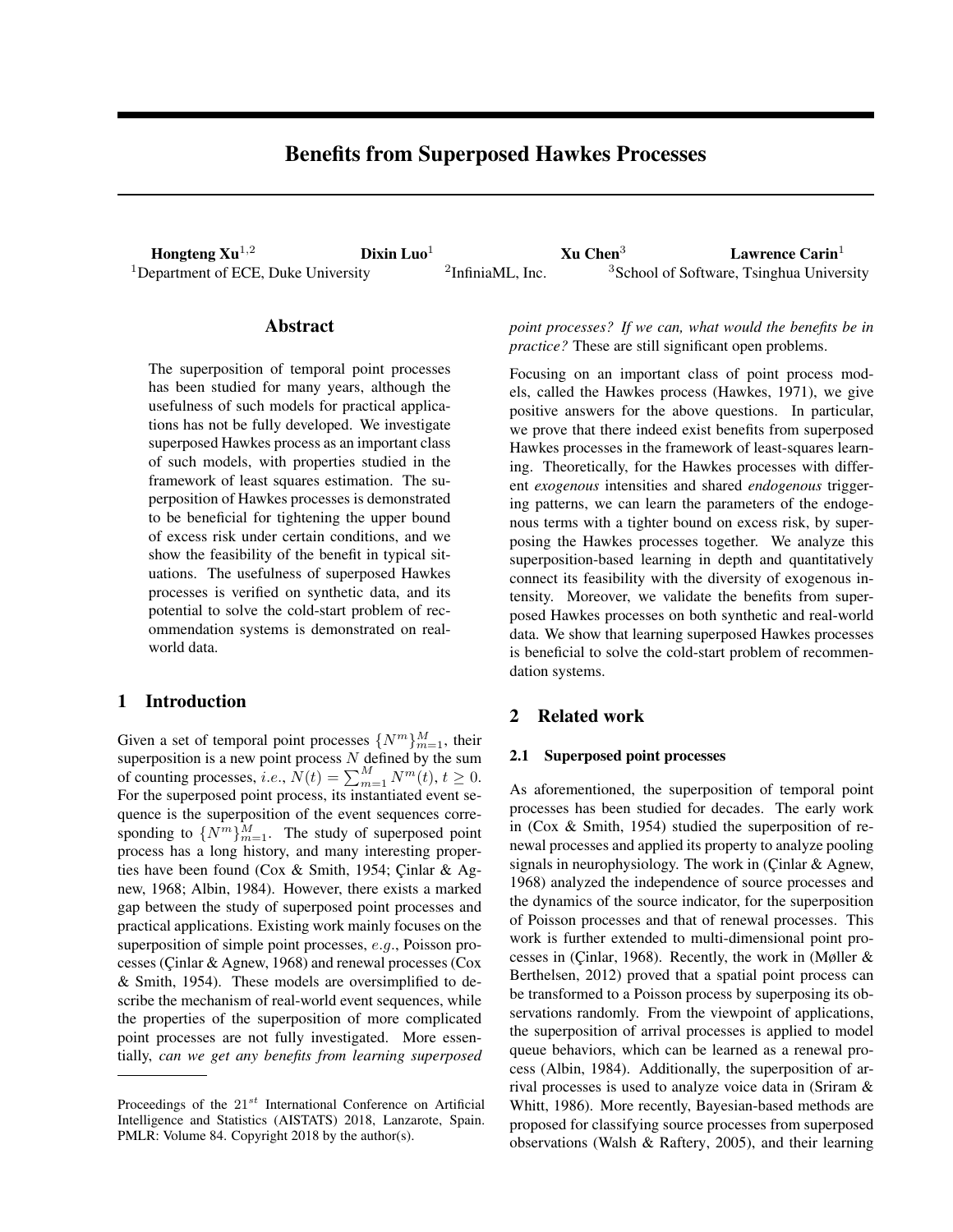algorithms can be implemented based on MCMC (Redenbach et al., 2015) or variational inference (Rajala et al., 2016). However, all of these research fruits are based on simple point processes, like Poisson and renewal processes. The superposition of more complicated point processes, e.g., the superposition of (multi-dimensional) Hawkes processes, has not been investigated yet. What is worse, the previous work above always treats superposed point processes as "challenges" in statistical analysis and practical applications. None of them consider potential "benefits" from superposed point processes. Our work fills this gap from the viewpoint of learning Hawkes processes.

#### 2.2 Hawkes processes

Hawkes processes (Hawkes, 1971; Hawkes & Oakes, 1974) are useful tools for modeling and analyzing the mutualexcitation phenomena commonly observed in real-world event sequences, which can be applied to many problems, such as social network analysis (Zhao et al., 2015; Wang et al., 2017) and quantitative finance (Bacry et al., 2012; Hardiman et al., 2013). Many variants of Hawkes processes have been proposed recently, e.g., the mixture of Hawkes processes (Yang & Zha, 2013; Xu & Zha, 2017a), the nonlinear isotonic Hawkes process (Wang et al., 2016) and the time-varying Hawkes process (Xu et al., 2017), which show potential to analyze complicated event sequences. From the perspective of learning methodology, maximum likelihood estimation is one of the most popular approaches for learning Hawkes processes (Lewis & Mohler, 2011; Zhou et al., 2013). Recently, least-squares-based learning methods (Eichler et al., 2017), Wiener-Hopf-based methods (Bacry et al., 2012) and the cumulants-based methods (Achab et al., 2016) are also used to learn and analyze Hawkes processes. However, these methods do not consider the influence of superposition on learning.

### 3 Superposed Hawkes Processes

#### 3.1 Learning Hawkes processes as linear predictors

Consider D entities with interactions (e.g., D users in a social network). For each entity  $d \in \mathcal{D}, \mathcal{D} = \{1, ..., D\}$ , we observe its behaviors at timestamps  $\{t_{d,1}, t_{d,2}, ...\}$ , which are represented by a counting process  $N_d(t) = |\{t_{d,i}|t_{d,i} \leq$  $t, i = 1, 2, \ldots$ , i.e., the number of type-d events before and at time t. Here  $|\cdot|$  represent the cardinality of a set, and i indicates the index of event in each observed sequence. Accordingly, the sequence of all entities' behaviors, denoted as  $\{(t_i, d_i)\}\)$ , can be represented by a D-dimensional counting process  $N(t) = [N_d(t)] \in \mathbb{N}^D$ . For each  $N_d(t)$ , the expected instantaneous happening rate of an event is represented by its intensity function:

$$
\lambda_d(t) = \frac{\mathbb{E}[dN_d(t)|\mathcal{H}_t]}{dt},\tag{1}
$$

where  $\mathcal{H}_t$  contains all historical events happening before or at time t.

The D-dimensional counting process may be modeled by a D-dimensional Hawkes process, and the intensity function has the form:

$$
\lambda_d(t) = \mu_d(t) + \sum_{d'=1}^{D} \int_0^T \phi_{dd'}(t, s) dN_{d'}(s)
$$
  
=  $\mu_d(t) + \sum_{(t_i, d_i) \in \mathcal{H}_t} \phi_{dd_i}(t, t_i).$  (2)

where  $\mu(t) = [\mu_d(t)]$  corresponds to the background intensity caused by some exogenous factors. Generally, we can model  $\mu(t)$  as a *D*-dimensional homogeneous or inhomogeneous Poisson process. The term  $\sum_{d'=1}^{D} \int_0^T \phi_{dd'}(t, s) dN_{d'}(s)$  represents the accumulation of endogenous intensity caused by history (Farajtabar et al., 2014). The impact function (or link function)  $\phi_{dd'}(t, s)$ ,  $t \geq s$ , represents the influence of the d'-th entity on the d-th entity when their corresponding behaviors (or events) happen at time  $s$  and  $t$ , respectively. We often assume that the target Hawkes process is shift-invariant:  $\phi_{dd'}(t, s)$  =  $\phi_{dd'}(t-s)$ . For convenience, we represent a Hawkes process as  $HP(\mu, \Phi)$ , where  $\Phi(t) = [\phi_{dd'}(t)]$ , and its instantiated counting process is  $N(t) \sim HP(\mu, \Phi)$ .

We may often model  $\mu(t)$  as a D-dimensional vector  $\mu =$ [ $\mu_d$ ], and  $\phi_{dd'}(t)$  as  $a_{dd'}\kappa(t)$  (Zhou et al., 2013), where  $\kappa(t)$  is a predefined decay kernel like exponential kernel, *i.e.*,  $\kappa(t) = \exp(-wt)$ . This model means that the exogenous intensity is a D-dimensional homogeneous Poisson process, while the impact functions  $\Phi(t)$  can be parameterized by an infectivity matrix  $\mathbf{A} = [a_{dd'}]$ . In such a situation, the Hawkes process corresponds to a parametric model with  $\theta = [\mu; \text{vec}(A)] \in \mathbb{R}^{D(1+D)}$ , where  $\text{vec}(\cdot)$ vectorizes its input. Accordingly, its intensity function can be represented as a linear function of  $\theta$ :

$$
\lambda_d(t) = \boldsymbol{x}_d^\top(t)\boldsymbol{\theta},\tag{3}
$$

where  $\boldsymbol{x}_d(t) = [\boldsymbol{e}_d; \text{vec}(\boldsymbol{E}(t))]$ .  $\boldsymbol{e}_d \in \mathbb{R}^D$ , whose elements are zeros except the d-th one, which has value 1, corresponds to  $\mu_d$ .  $\mathbf{E}(t) = [e_{dd'}(t)] \in \mathbb{R}^{D \times D}$ , where  $e_{dd'}(t) =$  $\sum_{(t_i,d_i)\in\mathcal{H}_t, d_i=d'} \kappa(t-t_i)$ , which corresponds to the accumulated decay kernels caused by historical events.

To learn the parameters of the model, we may minimize the squared loss between the counting processes of instantiated event sequences and the integration of intensity function, as in (Eichler et al., 2017; Wang et al., 2016). Specifically, given  $M$  event sequences with  $I$  events per each, the squared loss is

$$
\mathbb{E}\Big[\Big(N(t) - \int_0^t \lambda(s)ds\Big)^2\Big]
$$
  
=  $\frac{1}{MI}\sum_{m=1}^M \sum_{i=1}^I \Big|N_{d_i^m}^m(t_i^m) - \int_0^{t_i^m} \lambda_{d_i^m}(s)ds\Big|^2$  (4)  
=  $\|N - X\theta\|_2^2$ .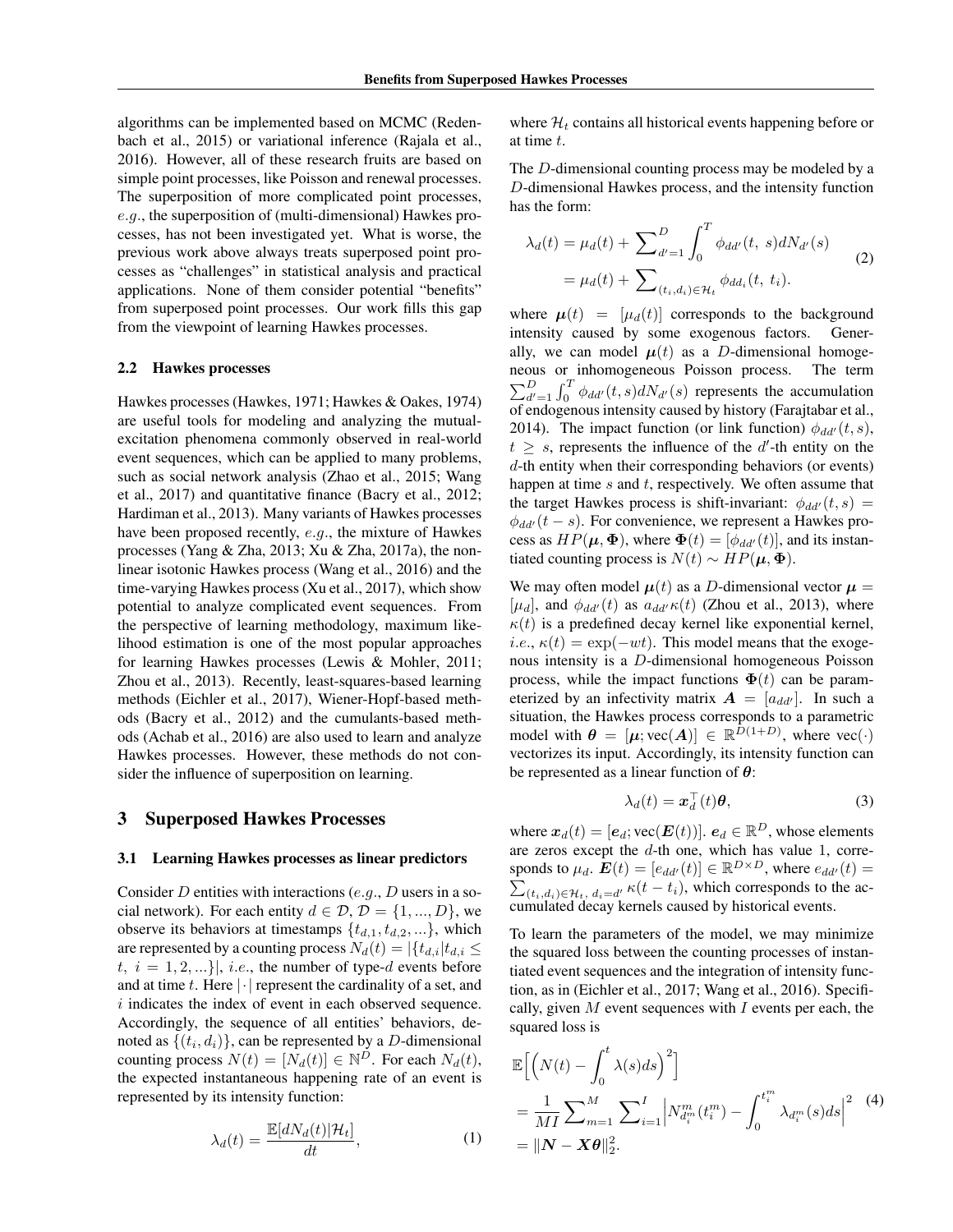Here,  $\boldsymbol{N}$  =  $\frac{1}{\sqrt{M I}}[\boldsymbol{N}^{1};...;\boldsymbol{N}^{M}]$   $\in \mathbb{R}^{M I}$  represents all observed counting processes, in which each  $N^m$  =  $[N_{d_1^m}^m(t_1^m);\ldots;N_{d_1^m}^m(t_1^m)]$  contains the number of events with specific types till observed times stamps. Similarly,  $\boldsymbol{X}$  =  $\frac{1}{\sqrt{MI}}[\boldsymbol{X}^1; ...; \boldsymbol{X}^M]$   $\in \mathbb{R}^{MI \times D(1+D)}$ , and each  $\boldsymbol{X}^m = [\int_0^{\overline{t}_1^m} \boldsymbol{x}_{d_1^m}^\top (s) ds; ...; \int_0^{\overline{t}_1^m} \boldsymbol{x}_{d_T^m}^\top (s) ds] \in \mathbb{R}^{I \times D(1+D)},$ where the integration is an element-wise operation.

It should be noted that in practice it is unnecessary for each sequence to have the same number of events. However, without loss of generality, we assume each event sequence has I events in the following theoretical content for convenience.

From the viewpoint of machine learning, (4) measures the risk that the observed counting processes are different from their expectations estimated by a linear predictor, where  $N$ and  $X$  are labels and samples, respectively. An ideal predictor can obtain the real expectation, such that (4) corresponds to the variance of counting processes. From the analysis in (Bacry et al., 2012; Hardiman et al., 2013), the variance  $\mathbb{E}[(N(t) - \int_0^t \lambda(s)ds)^2] \sim \mathcal{O}(t^2)$ . Therefore, differing from a traditional least squares-based linear predictor, the residual errors between sample-label pair (i.e.,  $N_{d_i^m}(t_i^m) - \left(\int_0^{t_i^m} \boldsymbol{x}_{d_i^m}^\top(s) ds\right) \boldsymbol{\theta}$  at different time stamps do not obey the same Gaussian distribution. To solve this problem, we rescale the labels and samples according to the property of the variance mentioned above, and obtain a weighted squared loss (the risk of proposed linear predictor) as:

$$
R_{single}(\boldsymbol{\theta}) = ||\boldsymbol{W}(\boldsymbol{N} - \boldsymbol{X}\boldsymbol{\theta})||_2^2, \tag{5}
$$

where the diagonal matrix  $W = diag(W^1, ..., W^M)$  and each  $W^m = \text{diag}(\frac{1}{t_1^m}, \dots, \frac{1}{t_l^m})$ . Here we denote the loss as  $R_{single}$  because it corresponds to learning a single Hawkes process from M observations.

In many practical situations, the systems described by Hawkes processes are endogenously stationary, and their fluctuations are caused by the changes of exogenous intensities. For example, the interactions between users  $(i.e.,$ entities) in social networks can be modeled by Hawkes processes. In practice, the event sequences we observed may share the same endogenous triggering patterns, while having different exogenous intensities, because the infectivity among different users (*i.e.*, the impact functions  $\Phi(t)$ or their infectivity matrix  $\bf{A}$ ) is stationary in a long time range (Zhou et al., 2013), but these sequences of users' behaviors may be driven by different information sources and contents (Farajtabar et al., 2014).

In the case of multiple sources, we require  $M$  Hawkes processes to model the M event sequences. The processes have individual  $\{\mu^m\}_{m=1}^M$  and shared infectivity A. We can still learn these models jointly by solving a least squares problem, in which the parameter  $\theta_{multi}$  =

 $[\mu^1; ...; \mu^M; \text{vec}(\bm{A})] \in \mathbb{R}^{D(M+D)}$  and the squared loss is

$$
R_{multi}(\boldsymbol{\theta}_{multi}) = ||\boldsymbol{W}(\boldsymbol{N} - \boldsymbol{X}_{multi}\boldsymbol{\theta}_{multi})||_2^2, \qquad (6)
$$

where  $X_{multi} = [X_{\mu}, X_{A}] \in \mathbb{R}^{MI \times D(M+D)}$ . The last  $D^2$  columns of  $X_{multi}$  (*i.e.*,  $X_A$ ) are the same with those of X in (4), while the first MD columns (i.e.,  $X_{\mu}$ ) are sparse, which corresponds to different  $\mu^m$ . Specifically, for the sample  $N_{d_i^m}(t_i^m)$ , the  $(I(m-1)+i)$ -th row of  $\boldsymbol{X}_{\mu}$ are all zeros except the  $(D(m-1) + d_i^m)$ -th element, with value  $\frac{1}{\sqrt{MI}}$ .

Equation (6) may be viewed as a special case of multitask learning of Hawkes processes in (Luo et al., 2015), in which Hawkes processes with different exogenous intensities share the same endogenous triggering patterns. If the exogenous intensities have certain structures, e.g., the  $\mu^{m}$ 's are sparse or they are grouped and low-rank, we can further impose some regularizers in (6). However, learning multiple Hawkes processes jointly (i.e.,  $\min_{\theta_{multi}} R_{multi}$ ) is harder than learning a single one (*i.e.*,  $\min_{\theta_{single}} R_{single}$ ), which has more parameters and requires more observations. In the following subsection we will show that by superposing the Hawkes processes, we can obtain better learning results with fewer observations, especially for the endogenous impact functions and the corresponding infectivity matrix.

#### 3.2 Benefits from superposition

For independent Hawkes processes with shared impact functions, their superposition has the following property:

Theorem 3.1. *For* M *independent Hawkes processes with shared impact functions, where*  $N^m(t) \sim HP(\mu^m(t), \Phi)$ *and* m = 1, ..., M*, their superposition is still a Hawkes process, i.e.,*  $N(t) = \sum_{m=1}^{M} N^m(t)$  *and*  $N(t) \sim$  $HP(\sum_{m=1}^{M} \boldsymbol{\mu}^m(t), \boldsymbol{\Phi}).$ 

*Proof.* Because  $N(t) = \sum_{m=1}^{M} N^m(t)$ , for  $d \in \mathcal{D}$ , its intensity is

$$
\lambda_d(t) = \frac{\mathbb{E}[dN_d(t)|\mathcal{H}_t]}{dt} = \sum_{m=1}^M \frac{\mathbb{E}[dN_d^m(t)|\cup_{l=1}^M \mathcal{H}_t^l]}{dt}
$$

$$
= \sum_{m=1}^M \frac{\mathbb{E}[dN_d^m(t)|\mathcal{H}_t^m]}{dt} = \sum_{m=1}^M \lambda_d^m(t).
$$

Here  $\mathcal{H}_t = \bigcup_{m=1}^M \mathcal{H}_t^m$  contains all historical events in the superposed process. For the Hawkes processes with shared impact functions, we have

$$
\lambda_d(t) = \sum_{m=1}^M \left( \mu_d^m(t) + \sum_{(t_i^m, d_i^m) \in \mathcal{H}_t^m} \phi_{dd_i^m}(t - t_i^m) \right)
$$
  
= 
$$
\sum_{m=1}^M \mu_d^m(t) + \sum_{(t_i, d_i) \in \mathcal{H}_t} \phi_{dd_i}(t - t_i),
$$

for  $d \in \mathcal{D}$ . According to the definition of Hawkes process in (2), we have  $N(t) \sim HP(\sum_{m=1}^{M} \mu^m(t), \Phi)$ .  $\Box$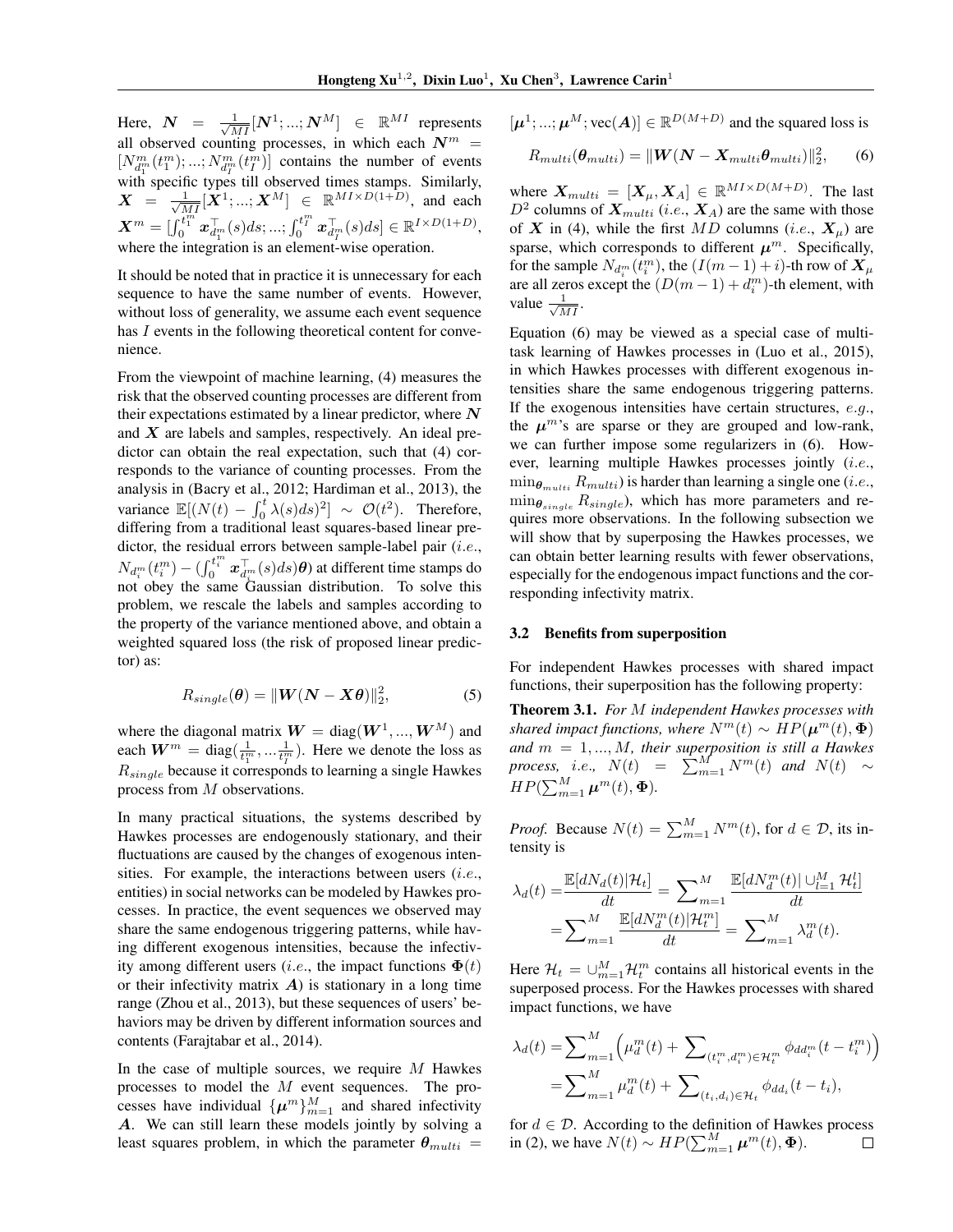This property implies that when we aim to learn the impact functions of the target Hawkes processes, besides learning from independent observations, we can learn from the superposed observations of the Hawkes processes. In particular, given  $\{N^m(t)\}_{m=1}^M$ , the aforementioned traditional strategy learns multiple Hawkes processes jointly by  $\min_{\theta_{multi}} R_{multi}(\theta_{multi})$ . The optimal solution  $\hat{\theta}_{multi} = [\hat{\mu}^1; ...; \hat{\mu}^M; \text{vec}(\hat{A})]$ . By contrast, our strategy first obtains a superposed Hawkes process  $N_t =$  $\sum_{m} N^{m}(t)$ , and then learns a single Hawkes process by  $\min_{\theta_{super}} R_{super}(\theta_{super})$ , where

$$
R_{super}(\theta_{super}) = \frac{1}{M^2} R_{single}(\theta_{super})
$$
  
= 
$$
\left\| \frac{1}{M} \boldsymbol{W} (\boldsymbol{N} - \boldsymbol{X} \theta_{super}) \right\|_2^2.
$$
 (7)

The scaling constant  $\frac{1}{M}$  in the last term ensures that the dynamic range of the superposed counting process  $N(t)$  is approximately the same as that of a single counting process  $N^m(t)$ ,  $m = 1, ..., M$ . Its optimal solution  $\hat{\theta}_{super}$  $[\sum_{m=1}^{M} \hat{\mu}^{m}$ ; vec $(\hat{A})$ . Given  $\hat{A}$ , we can further estimate  $\mu^m$  by solving M independent least squares problem.

Although our superposition-based strategy cannot learn exogenous intensities simultaneously with endogenous impact functions, it provides benefits for learning impact functions. Specifically, given observed samples we can obtain a tighter bound on the excess risk under a certain condition:

Theorem 3.2. *Suppose that we have* M *independent and stationary* D*-dimensional Hawkes processes with shared* impact functions, i.e.,  $\{HP(\boldsymbol{\mu}^m, \boldsymbol{A})\}_{m=1}^M$ , where the pa*rameters are bounded as*  $\|\boldsymbol{\mu}^m\|_2^2 \leq B_{\mu}$  *and*  $\|\textit{vec}(\boldsymbol{A})\|_2^2 \leq$ BA*. Each of them has an observed event sequence with* I *events. Then the bound on the excess risk*  $\mathbb{E}[R_{super}(\hat{\bm{\theta}}_{super})-R_{super}(\bm{\theta}^*_{super})]$  is tighter than that of  $\mathbb{E}[R_{multi}(\hat{\bm{\theta}}_{multi})\!-\!R_{multi}(\bm{\theta}^*_{multi})]$  when the upper bound  $\|o\| \sum_{m=1}^{M} \boldsymbol{\mu}^m \|_2^2$ , denoted as  $B_{\Sigma\mu}$ , satisfies

$$
B_{\Sigma\mu} \le MB_{\mu} + D(M+D)B_{\mu} \log \left( 1 + \frac{MI}{D(M+D)} \right) - D(1+D)B_{\mu} \log \left( 1 + \frac{MI}{D(1+D)} \right).
$$
 (8)

*Here*  $\theta^*$  represents the ground truth of parameters.

*Proof.* The heart of the proof is the upper bound on the excess risk of linear predictor derived by (Shamir, 2015). In particular, for the linear predictor  $\theta$  learned by minimizing the squared loss  $R(\theta) = ||y - X\theta||_2^2$ , where  $\theta \in {\theta \in \mathbb{R}^2}$  $\mathbb{R}^C : ||\boldsymbol{\theta}||_2^2 \leq B$  and the M observations  $\boldsymbol{y} = [y_1; ...; y_M]$ satisfy  $y_i \in \{y : |y| \leq Y\}$ , we have

$$
\mathbb{E}[R(\hat{\boldsymbol{\theta}}) - R(\boldsymbol{\theta}^*)] \le \mathcal{O}\Big(\frac{B + CY^2\log(1 + \frac{M}{C})}{M}\Big). \tag{9}
$$

For the loss functions in  $(6, 7)$ , the observations N is rescaled by  $\frac{1}{M}W$  and W, respectively. Additionally, the analysis in (Zhu, 2013) shows that  $\lim_{t\to\infty} \frac{N_d(t)}{t} = \frac{\mu_d}{1-\|\Phi\|}$ for  $d = 1, ..., D$ . Because of the stationarity of Hawkes processes, we have  $1 - ||\Phi|| \gg 0$ , and accordingly, the range of the scaled observations should be in the same order of magnitude with the exogenous intensities. Therefore, the  $Y^2$  in (9) can be replaced by  $\mathcal{O}(B_\mu)$  in our work.

According to the analysis above, we apply (9) to the two learning strategies mentioned above and obtain

$$
\mathbb{E}[R_{multi}(\hat{\theta}_{multi}) - R_{multi}(\theta_{multi}^*)]
$$
\n
$$
\leq \mathcal{O}\Big(\frac{B_A + MB_\mu + D(M + D)B_\mu \log(1 + \frac{MI}{D(M + D)})}{MI}\Big),
$$
\n
$$
\mathbb{E}[R_{super}(\hat{\theta}_{super}) - R_{super}(\theta_{super}^*)]
$$
\n
$$
\leq \mathcal{O}\Big(\frac{B_A + B_{\Sigma\mu} + D(1 + D)B_\mu \log(1 + \frac{MI}{D(1 + D)})}{MI}\Big).
$$

Here, both of these two strategies use MI samples in their loss functions. However, the dimension of  $\theta_{multi}$ is  $D(M + D)$  for learning multiple Hawkes processes while the dimension of  $\theta_{super}$  is just  $D(1+D)$  for learning a superposed Hawkes process.  $B_A + MB_\mu$  is the upper bound of  $\|\boldsymbol{\theta}_{multi}\|_2^2$  and  $B_A + B_{\Sigma\mu}$  is the upper bound of  $\|\boldsymbol{\theta}_{super}\|_2^2$ . Clearly,  $\mathbb{E}[R_{super}(\hat{\boldsymbol{\theta}}_{super})$  –  $\begin{array}{c} R_{super}(\boldsymbol{\theta}_{super}^{*}) \leq \ \mathbb{E}[R_{multi}(\hat{\boldsymbol{\theta}}_{multi})-R_{multi}(\boldsymbol{\theta}_{multi}^{*})] \end{array}$ when

$$
B_{\Sigma\mu} + D(1+D)B_{\mu}\log(1+\frac{MI}{D(1+D)})
$$
  
\n
$$
\leq MB_{\mu} + D(M+D)B_{\mu}\log(1+\frac{MI}{D(M+D)}).
$$
 (10)

 $\Box$ 

This completes the proof.

Theorem 3.2 means that under a certain condition learning a superposed Hawkes process can get better convergence of the loss function with fewer samples compared with learning multiple Hawkes processes, which is meaningful to improve the robustness of learning endogenous impact functions. Note that this benefit from superposition is only available when the condition in (8) is satisfied. Based on Theorem 3.2, we can show that the diversity of the exogenous intensities has a large influence on the feasibility of our superposition-based learning strategy. In particular, we have the following two lemmas.

Lemma 3.3. *For the Hawkes processes with the same exogenous intensity and endogenous impact functions, the superposition-based learning strategy is inefficient,* i.e.*,* E[Rsuper(θˆ super) − Rsuper(θ ∗ super)] <sup>≥</sup> <sup>E</sup>[Rsingle(θˆ) <sup>−</sup>  $\overline{R_{single}(\boldsymbol{\theta}^*)}$ .

*Proof.* In this case,  $\mu^1$  = ... =  $\mu^M$  =  $\mu$  and  $\|\sum_{m=1}^{M} \mu^m\|_2^2 = M^2 \|\mu\|_2^2 \le M^2 B_\mu = B_{\Sigma\mu}$ . Instead of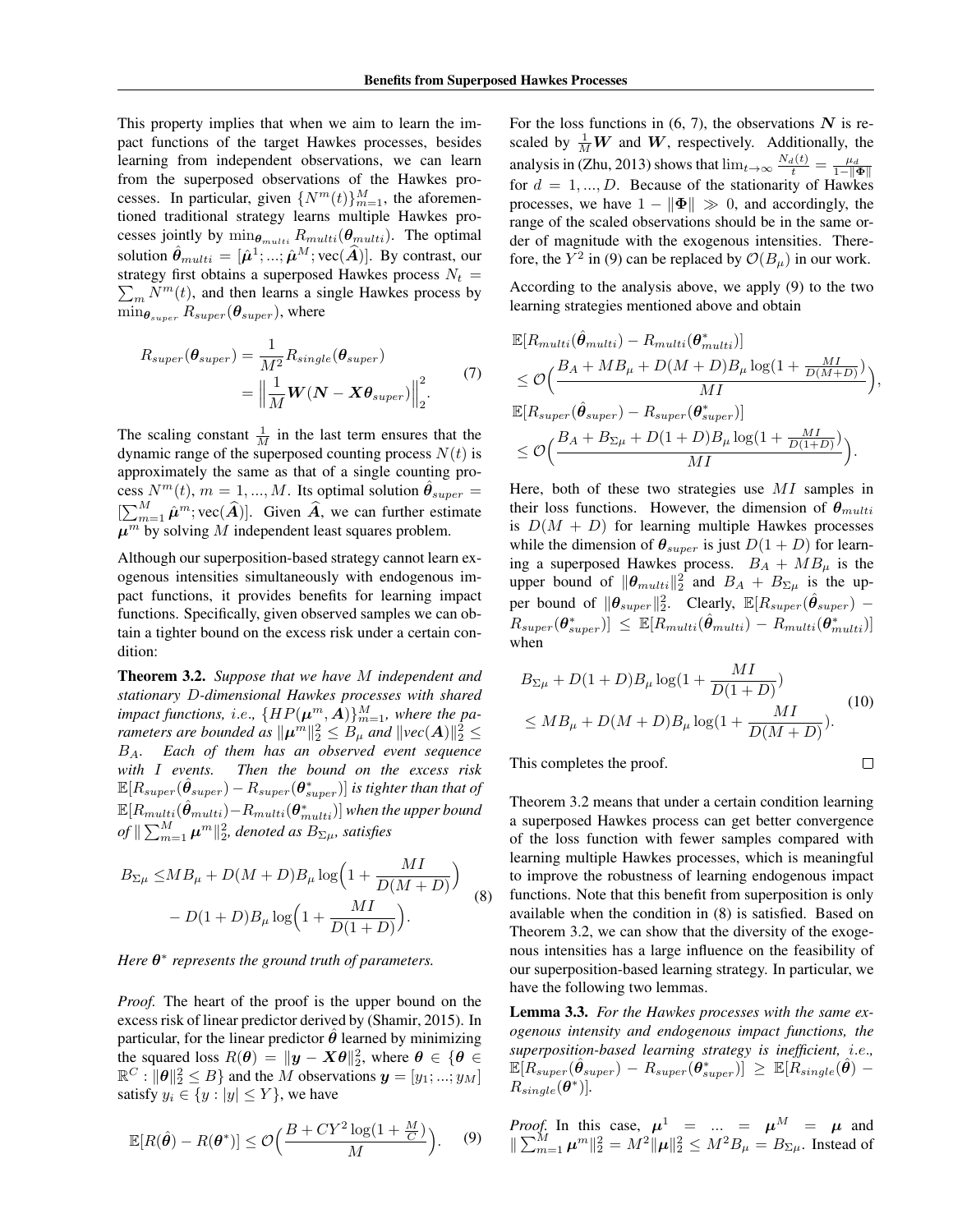learning multiple Hawkes processes, we only need to learn a single Hawkes process from multiple independent event sequences or from a superposition of them. Similar to the proof of Theorem 3.2, when we minimize  $R_{single}(\theta)$ , its excess risk is bounded as

$$
\mathbb{E}[R_{single}(\hat{\theta}) - R_{single}(\theta^*)]
$$
  
\n
$$
\leq \mathcal{O}\Big(\frac{B_A + B_\mu + D(1+D)B_\mu \log(1 + \frac{MI}{D(1+D)})}{MI}\Big).
$$

Based on the relationship that  $B_{\Sigma\mu} = M^2 B_\mu$ , when we minimize  $R_{super}(\theta_{super})$ , its excess risk is bounded as

$$
\mathbb{E}[R_{super}(\hat{\theta}_{super}) - R_{super}(\theta_{super}^{*})]
$$
  
\n
$$
\leq \mathcal{O}\Big(\frac{B_A + M^2 B_{\mu} + D(1+D)B_{\mu}\log(1+\frac{MI}{D(1+D)})}{MI}\Big).
$$

Because  $M^2B_\mu > B_\mu$  for  $M > 1$ ,  $\mathbb{E}[R_{super}(\hat{\theta}_{super}) R_{super}(\boldsymbol{\theta}_{super}^{*})] \geq \mathbb{E}[R_{single}(\hat{\boldsymbol{\theta}})-R_{single}(\boldsymbol{\theta}^{*})].$  $\Box$ 

This Lemma reflects the reason why the superposition of point processes is treated as a challenge in a lot of previous work. It means that if the event sequences are generated by a single Hawkes process, learning from the superposition of the sequences suffers a higher excess risk. What is worse, the more event sequences are superposed, the higher risk we will have in the learning result. In such a situation, we need to avoid the superposition of Hawkes processes.

Fortunately, it is hard to describe real-world data using a single Hawkes process model. To suppress the risk of model misspecification, we can use multiple Hawkes processes with shared impact functions and different exogenous intensities to describe the data generated by an endogenously-stationary system with various exogenous fluctuations. In this situation, applying the superpositionbased learning strategy can be efficient, especially in the following case:

Lemma 3.4. *For the Hawkes processes with complementary exogenous intensities, i.e.,*  $\{HP(\boldsymbol{\mu}^m, \boldsymbol{\Phi})\}_{m=1}^M$  $and \ supp(\mu^m) \cap supp(\mu^{m'}) = \emptyset$  *for all*  $m \neq m'$ , *the superposition-based learning strategy always provides*  $u$ s with benefits on efficiency, i.e.,  $\mathbb{E}[R_{super}(\hat{\boldsymbol{\theta}}_{super}) R_{super}(\boldsymbol{\theta}_{super}^{*})] \leq \mathbb{E}[R_{multi}(\hat{\boldsymbol{\theta}}_{multi}) - R_{multi}(\boldsymbol{\theta}_{multi}^{*})].$ 

*Proof.* Here, the supp( $\cdot$ ) returns to the set of the indices of nonzero elements. Because supp $(\mu^m)$ ∩supp $(\mu^{m'}) = \emptyset$  for all  $m \neq m'$ , we have  $\|\sum_{m=1}^{M} \boldsymbol{\mu}^m\|_2^2 = \sum_{m=1}^{M} \|\boldsymbol{\mu}^m\|_2^2 \leq$  $MB_{\mu} = B_{\Sigma\mu}$ . Plugging the upper bound into the condition (8), we have

$$
MB_{\mu} \le MB_{\mu} + D(M+D)B_{\mu} \log \left(1 + \frac{MI}{D(M+D)}\right)
$$

$$
- D(1+D)B_{\mu} \log \left(1 + \frac{MI}{D(1+D)}\right).
$$

This inequality always holds because  $D(M + D) \log(1 +$  $\frac{MI}{D(M+D)})\geq D(1+D)\log(1+\frac{MI}{D(1+D)})$  for  $M>1,$   $D\geq$ 1 and  $I \geq 1$ .  $\Box$ 

#### 3.3 The cost of the benefits

It should be noted that when we apply the superpositionbased learning strategy, we have to increase the computational complexity to obtain the tighter bound of excess risk. In particular, the matrix  $X$  in  $R_{multi}$  contains the accumulation of integral decay kernels corresponding to M event sequences with I events per each. The computational complexity for getting the X is  $\mathcal{O}(MI^2)$ . When we superpose the M event sequences together, we obtain a denser superposed sequence with MI events, so the computational complexity of the matrix X in  $R_{super}$  is  $\mathcal{O}(M^2I^2)$ .

Additionally, after applying the superposition-based learning strategy, we cannot learn the different exogenous intensities simultaneously with the impact functions because they have been accumulated by the superposition operation.

## 4 Experiments

#### 4.1 Validations based on synthetic data

To verify the benefits from superposed Hawkes processes, we first test our superposition-based learning strategy on a synthetic data set and compare it with its competitors on learning errors of impact functions. The synthetic data set is generated as follows: Given  $K$   $D$ -dimensional Hawkes process models, we generate 20 event sequences for each. Each sequence has about 50 events in the time window [0, 100]. These Hawkes processes share the same impact functions, which are parameterized as an infectivity matrix  $A \in \mathbb{R}^{D \times D}$  and a predefined decay kernel  $\exp(-t)$ . The matrix A is random with spectral norm  $||A||_2 = 0.5$ . The exogenous intensity  $\mu$  of each Hawkes process is a sparse vector, in which only one element is nonzero. The location of the nonzero element is randomly selected and the value is uniformly sampled from the interval  $[0, 1]$ . Given the parameters, all the event sequences are simulated by the branching process-based method in (Møller & Rasmussen, 2006). The number of models,  $K$ , is set to be 2, 5 and 10, respectively. The dimension  $D$  is set to be 5 or 10.

This synthetic data set and its simulation process imitate the behaviors in social networks. The users in the network correspond to the dimensions of Hawkes process and their relationships are captured by the infectivity matrix. The information sources in the network are different in different situations. Each event sequence records the behaviors of the users when one of them releases some information. The information releasing behaviors of the source user are modeled by a homogeneous Poisson process. The following behaviors of other users are triggered accordingly, which are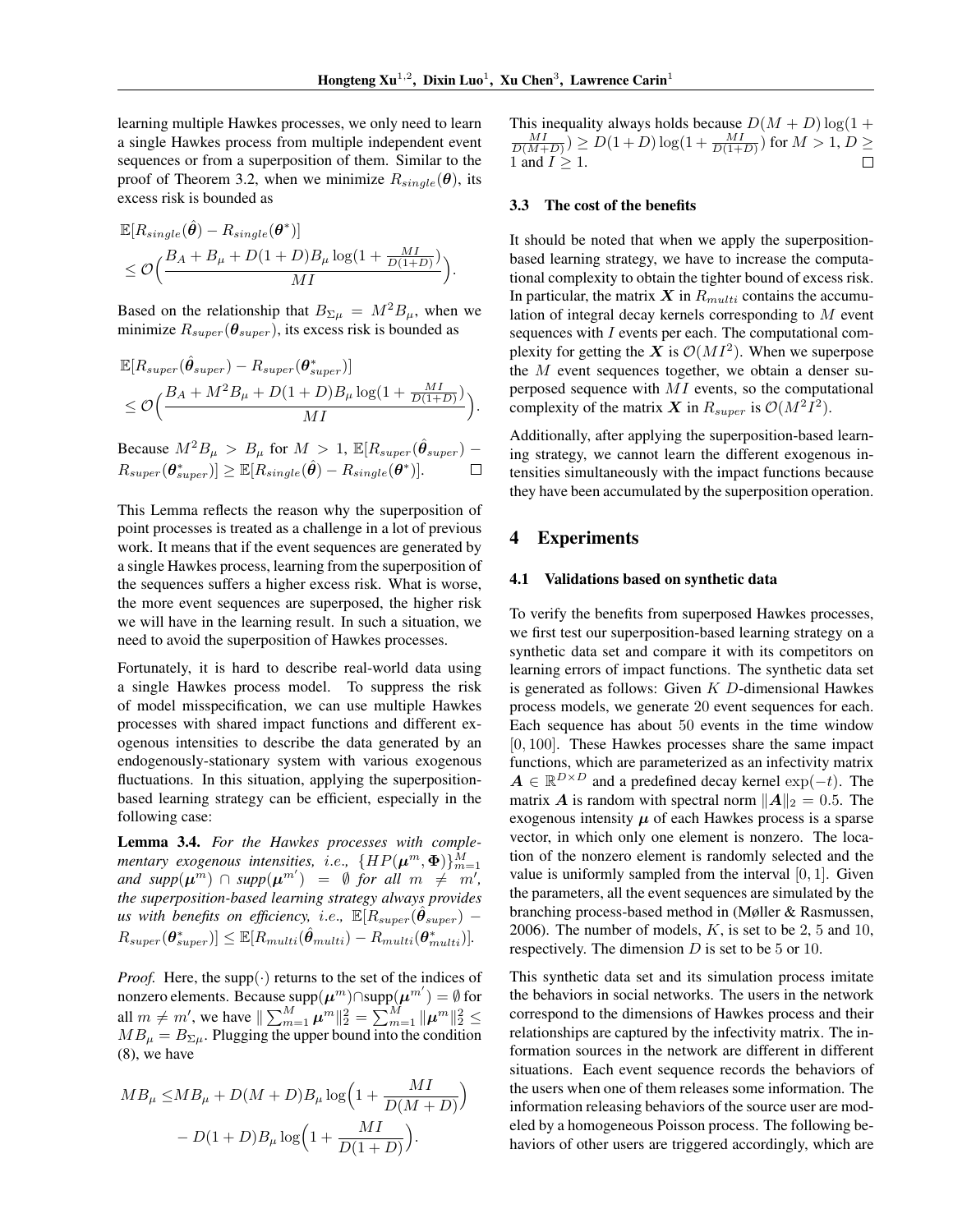

Figure 1: Estimation errors of impact functions obtained by various methods.

modeled by inhomogeneous Poisson processes. The superposition of all these Poisson processes is a Hawkes process. More details can be found in (Møller & Rasmussen, 2006; Farajtabar et al., 2014).

We can learn the infectivity matrix based on the following four strategies:

1. Single source + HP: Select the event sequences corresponding to a specific kind of Hawkes process and learn a single Hawkes process.

2. Multi-source + HP: Ignore the diversity of the exogenous intensities and learn a single Hawkes process from all event sequences.

3. Multi-source + MHP: Consider the diversity of the exogenous intensities and learn multiple Hawkes processes from all event sequences.

4. Proposed Superposition + HP: Learn a single Hawkes process from the superposition of the event sequences.

The superposition is achieved as follows: 20 superposed event sequences are obtained. Each of them is the superposition of  $K$  event sequences and the  $k$ -th sequences is one of the 20 sequences corresponding to the  $k$ -th Hawkes processes.

Using the least-squares-based learning method mentioned in Section 3.1, we learn the infectivity matrix based on the strategies above, respectively. Figure 1(a) and Figure 1(b) compare these strategies on the relative estimation error of the infectivity matrix (*i.e.*,  $\frac{\|\hat{A} - A^*\|_F}{\|A^*\|_F}$ ) when  $D = 5$  and 10. The results are the average of  $10$  trials. We can find that the "Single source + HP" is the worst because it only takes advantage of the information of one source. Although it may avoid the problem of model misspecification, using much fewer samples makes it suffer from over-fitting and leads to large estimation errors. The "Multi-source + HP" strategy improves the learning results because it fully uses all event sequences. However, the improvement is limited because it ignores the diversity of the exogenous intensities and only learns a misspecified model. The "Multi-source + MHP"

strategy is much better than the previous two strategies because it captures the diversity of the exogenous intensities by introducing more parameters. In the case with  $K = 10$ and  $D = 5$ , it is even better than the proposed "Superposition + HP" strategy. Finally, the proposed "Superposition + HP" strategy achieves the smallest learning errors in most situations, which means that this strategy indeed obtains some benefits from the superposed Hawkes process, as shown in Lemma 3.4.

In our view, the reason for the inferiority of the proposed "Superposition + HP" strategy in the case with  $K = 10$ and  $D = 5$  is due to the lack of diversity of exogenous intensities. For  $k = 1, ..., K$ , the exogenous intensity vector of the k-th Hawkes process model has only one nonzero element. When  $D < K$ , there are some Hawkes process models having similar exogenous intensity vectors – the locations of their nonzero elements are the same with each other. According to Lemma 3.3, the superposition of these similar Hawkes processes does harm to the learning results. In other words, this failure case actually verifies our study results. When we increase the dimension of the model to  $D = 10$ , we can find in Figure 1(b) that the performance of the proposed "Superposition + HP" strategy is consistently better than its competitors.

Another interesting phenomenon is that when we apply the maximum likelihood estimation (MLE) method (Lewis & Mohler, 2011; Zhou et al., 2013) to learn the Hawkes processes, the superposition-based strategy also outperforms to other strategies on the estimation error of the infectivity matrix. Figure 1(c) and Figure 1(d) visualize the comparisons. We can find that the proposed "Superposition + HP" strategy achieves much better learning results in all cases and the learning results obtained by MLE are better than those obtained by the least squares method. Additionally, different from the cases applying least squares method, when applying MLE, the "Multi-source + HP" is the worst strategy. These observations reveal that 1) the MLE method has better sample complexity than the least squares method; 2) compared to over-fitting, the MLE method is more sensitive to the problem of model misspec-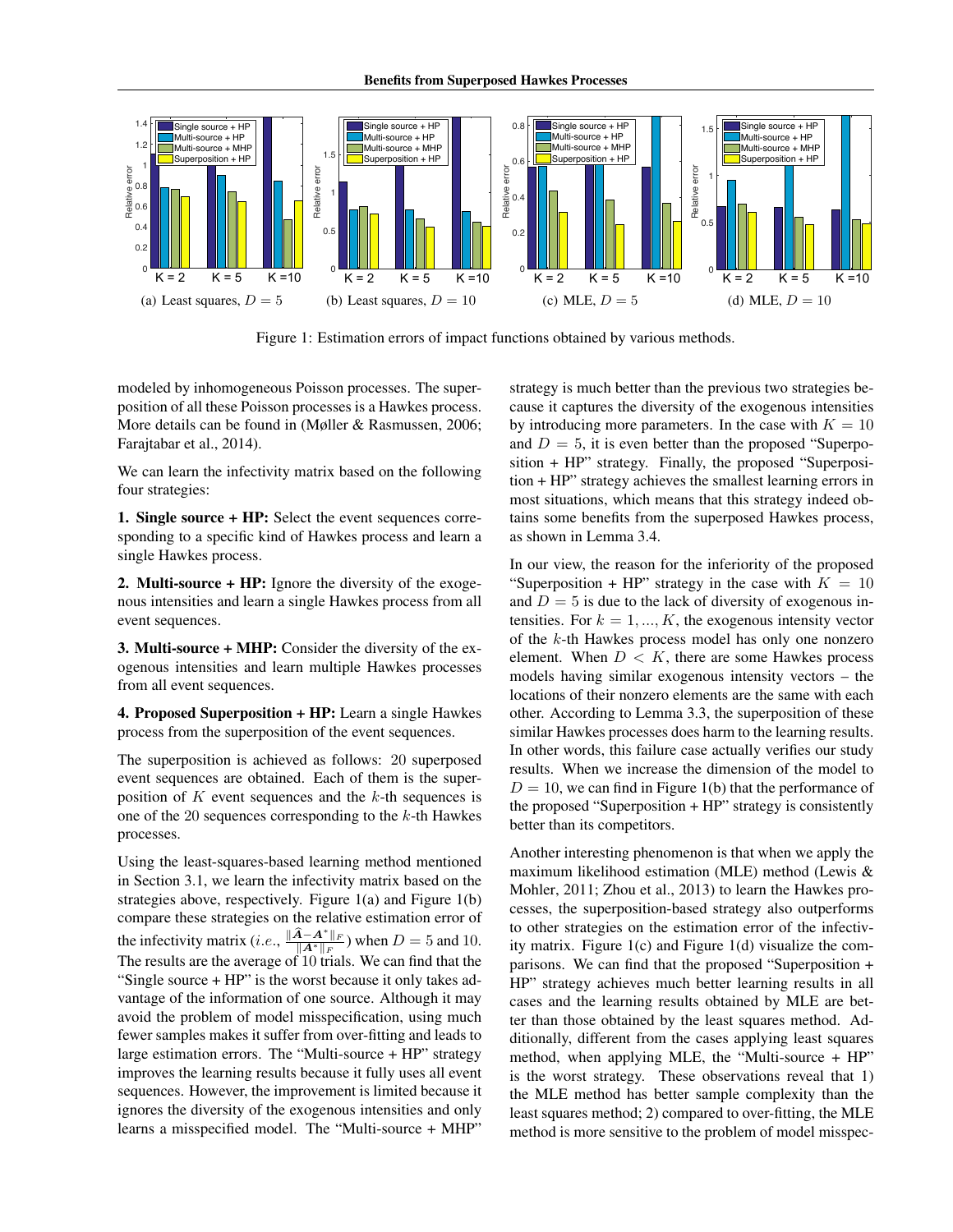| Category | #Users | #Items | #Ratings |
|----------|--------|--------|----------|
| Baby     | 1240   | 658    | 3142     |
| Garden   | 650    | 466    | 1522     |
| Pet      | 2128   | 958    | 5240     |

Table 1: Statistics of our data set.

ification. The theoretical analysis of the benefits from superposed Hawkes processes in the framework of MLE is an interesting problem, which is left for our future work.

### 4.2 Applications to the cold-start problem of recommendation systems

A potential application of our work is solving the coldstart problem of recommendation systems. Specifically, the cold-start of a recommendation system means recommending certain items to the users having extremely few recorded behaviors, which is significant for practical recommendation systems. Traditional solutions of the coldstart problem rely on the side information like users' profiles, but they ignore the fact that for the users having few records the side information of them is likely to be limited as well. Therefore, how to solve the cold-start problem without side information is an important but challenging problem.

Recently, Hawkes process-based recommendation systems have been proposed (Du et al., 2015), which inspires us to solve the cold-start problem from the viewpoint of learning Hawkes processes. Generally, for each user her/his buying behavior of an item may trigger her/his following purchases of other items. The infectivity between different items is stationary, which is the endogenous nature of the recommendation system. The preference of each individual user corresponds to the personalized exogenous fluctuation of the system, and her/his purchases can be formulated as an event sequence, which can be captured by a Hawkes process. The event sequences of different users are instances of the Hawkes processes having the same impact functions (and infectivity matrix) but different exogenous intensities. If we can learn the infectivity matrix  $\boldsymbol{A}$  of all  $\boldsymbol{D}$  items, we can recommend items for each user at time  $t$  according to her/his historical buying behaviors  $\mathcal{H}_t$  by finding the item with the highest endogenous intensity:

$$
d_{next} = \arg \max_{d \in \mathcal{D}} \sum_{(t_i, d_i) \in \mathcal{H}_t} a_{dd_i} \exp(-w(t - t_i)).
$$

In the cold-start problem, the event sequences are extremely short, so it is hard to learn a reliable infectivity matrix. With the help of the superposition-based learning strategy, we can increase the robustness of learned infectivity matrix and recommend items with higher accuracy.

The training and testing data used in this work are from the Amazon product data set (APD) provided by (He & McAuley, 2016). The APD contains millions of buyingand-rating behaviors to the items grouped into 24 categories. For each categories, millions of user-item pairs spanning from May 1996 to July 2014 and their time stamps are recorded. Focusing on the cold-start problem, we select the users having extremely fewer purchases to recommend items. Specifically, we preprocess the buyingand-rating behaviors of three categories (i.e., "Baby", "Patio, Lawn and Garden", and "Pet Supplies") as follows. For the items having more than 40 rating behaviors, we select their users satisfying three conditions: 1) the number of behaviors of the users spanning from January 2014 to April 2014 is no more than 3; 2) the scores they gave to these items are 4 or 5; 3) they bought and rated at least one item from April 2014 to July 2014. After the preprocessing above, we obtain a subset of the APD to train and test different methods in the cold-start situation. The statistics of our data set is given in Table 1. According to users' buyingand-rating behaviors from January 2014 to April 2014, we aim to predict (recommend) items for them. Because during this period only one or two buying behaviors happened, this is a typical cold-start problem.

To demonstrate the usefulness of our strategy, we compare the "Superposition + HP" strategy with its most powerful competitor "Multi-source + MHP". Additionally, we consider three popular recommendation methods, including recommending the most popular item to all users (MostPopular), the Bayesian personalized ranking (BPR) in (Rendle et al., 2009) and the factorization of personalized Markov chains (FPMC) in (Rendle et al., 2010).

We evaluate the recommendation results achieved by various methods and analyze their performance in the coldstart situation. For each method, we define the generated recommendation list for user  $m, m = 1, ..., M$ , as  $r^m = \{d_1^m, d_2^m, \cdots, d_N^M\}$ , where N is the number of recommended items,  $d_i^m \in \mathcal{D}$  is ranked at the *i*-th position in  $r^m$ . Suppose the real set of the items that user m will buy is  $t^m$ , we thus use the top-N precision ( $P@N$ ), recall  $(R@N)$  and  $F_1$ -score  $(F_1@N)$  as the measurements, which are defined as:

$$
P@N = \frac{1}{M} \sum_{m} P_m @N = \frac{1}{M} \sum_{m} \frac{|\mathbf{r}^m \cap \mathbf{t}^m|}{|\mathbf{r}^m|} \times 100\%
$$

$$
R@N = \frac{1}{M} \sum_{m} R_{m}@N = \frac{1}{M} \sum_{m} \frac{|\mathbf{r}^{m} \cap \mathbf{t}^{m}|}{|\mathbf{t}^{m}|} \times 100\%
$$

$$
F_{1}@N = \frac{1}{M} \sum_{m} F_{1m}@N = \frac{1}{M} \sum_{m} \frac{2 \cdot P_{m}@N \cdot R_{m}@N}{P_{m}@N + R_{m}@N}
$$

In this experiment, we set  $N = 5$ , 10 and 20, respectively.

Table 2 summarizes the performance of various methods on the three categories listed in Table 1. For the categories "Garden" and "Pet", applying the proposed "Superposition + HP" startegy improves the performance of recommendation systems in the cold-start situation. The gains obtained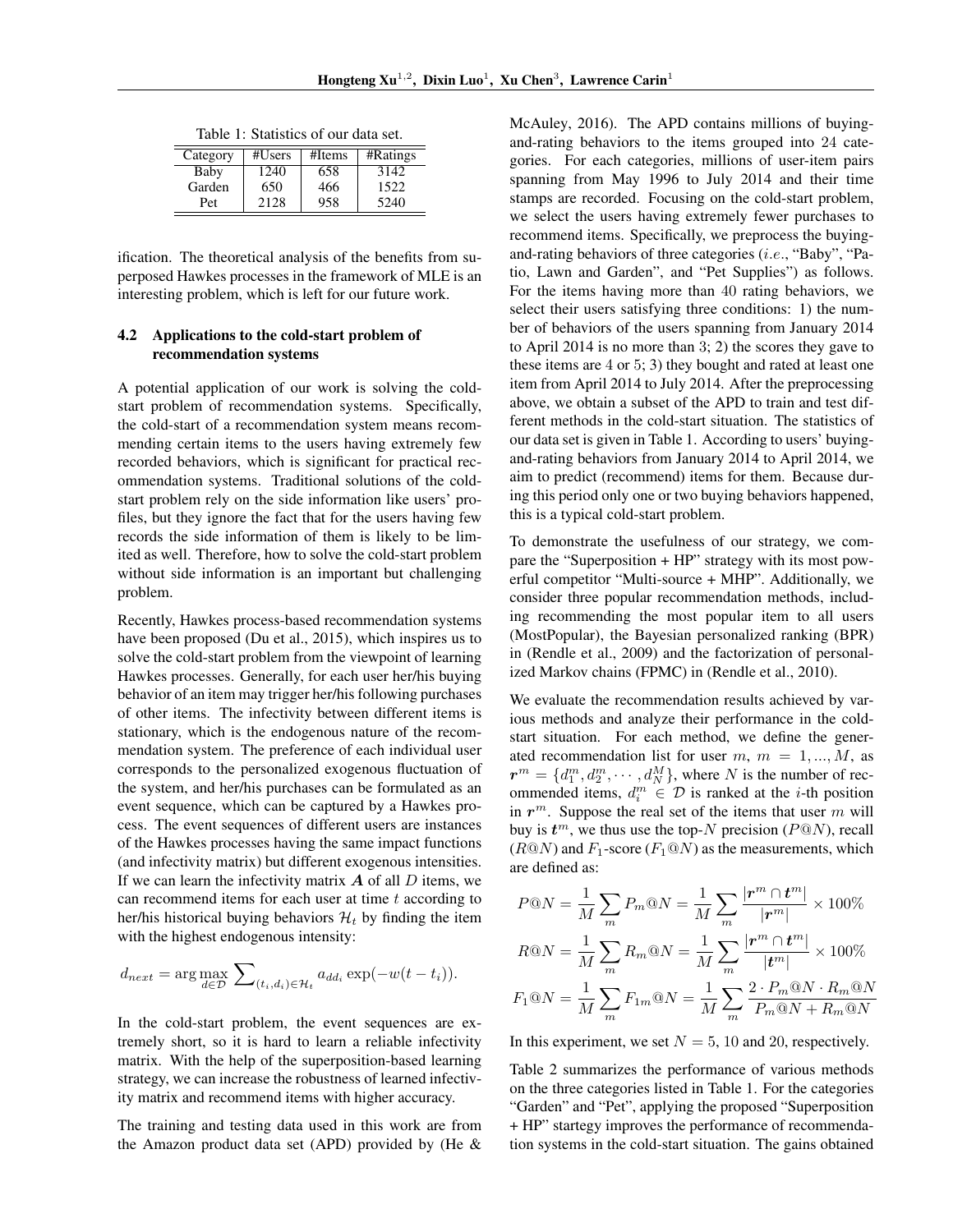| Method |                       | MostPopular        |             | <b>BPR</b>                     |             | <b>FPMC</b> |                              | Multi-source+MHP |             |               | Superposition+HP |       |                     |       |                     |       |
|--------|-----------------------|--------------------|-------------|--------------------------------|-------------|-------------|------------------------------|------------------|-------------|---------------|------------------|-------|---------------------|-------|---------------------|-------|
| Metric |                       |                    |             | $P@N$ RQN $F_1@N$              |             |             | $\overline{P@N}$ R@N $F_1@N$ | P@N              |             | $R@N$ $F_1@N$ |                  |       | $P@N$ $R@N$ $F_1@N$ |       | $P@N$ $R@N$ $F_1@N$ |       |
|        | Baby                  |                    | 0.145 0.726 | 0.242                          | 0.306 1.532 |             | 0.511                        |                  | 0.484 2.419 | 0.806         | 0.339            | 1.694 | 0.565               | 0.306 |                     |       |
|        |                       |                    |             | Top5 Garden 0.277 1.385 0.462  | 0.646 3.231 |             | 1.077                        |                  | 0.277 1.385 | 0.462         | 0.739            | 3.692 | 1.231               |       | 1.046 5.231         | 1.744 |
|        | Pet                   |                    |             | $0.517$ 2.585 0.862            | 0.526 2.632 |             | 0.877                        |                  | 0.517 2.585 | 0.862         | 0.780            | 3.900 | 1.300               | 0.864 | 4.323               | 1.441 |
|        |                       | Baby   0.234 2.339 |             | 0.425                          | 0.379 3.790 |             | 0.689                        | 0.307            | 3.065       | 0.557         | 0.218            | 2.177 | 0.396               | 0.282 | 2.822               | 0.513 |
|        |                       |                    |             | Top10 Garden 0.246 2.462 0.448 |             |             | 0.431 4.308 0.783            | 0.308 3.077      |             | 0.559         | 0.646 6.461      |       | 1.174               | 0.800 | 8.000               | 1.454 |
|        | Pet                   |                    |             | 0.371 3.712 0.675              | 0.428 4.276 |             | 0.778                        | 0.470            | 4.700       | 0.854         | 0.549            | 5.498 | 1.000               | 0.630 | 6.297               | 1.145 |
|        | Baby                  | 0.335              | 6.694       | 0.638                          | 0.294 5.887 |             | 0.561                        |                  | 0.339 6.774 | 0.645         | 0.194            | 3.871 | 0.369               | 0.254 | 5.081               | 0.484 |
|        | $Top20 Garden $ 0.369 |                    |             | 7.385 0.703                    |             |             | 0.431 8.615 0.821            | 0.300            | 6.000       | 0.571         | 0.439            | 8.769 | 0.835               |       | 0.508 10.154        | 0.967 |
|        | Pet                   |                    | 0.374 7.472 | 0.712                          | 0.465 9.305 |             | 0.886                        | 0.371            | 7.425       | 0.707         | 0.338            | 6.767 | 0.645               | 0.489 | 9.774               | 0.931 |

Table 2: Summary of the performance for various methods.

by our method on the three measurements are more than 10% consistently compared with other methods. These results verify the potential of our method to solve the coldstart problem of recommendation systems.

However, for the category "Baby", we can find that our method is inferior to the BPR or the FPMC method. According to our analysis, a possible reason for this phenomenon is that the buying-and-rating behaviors for the items of "Baby" category may not obey the Hawkes process model. Evidence supporting this explanation is that both "Multi-source + MHP" and "Superposition + HP" obtain unsatisfying recommendation results for this category. It should be noted that even if the results provided by the superposition-based learning strategy are not optimal, it still outperforms the "Multi-source + MHP" strategy, which means that the benefits from superposed Hawkes process for learning infectivity matrix are still available.

The synthetic and real-world experiments mentioned above are implemented based on our MATLAB Hawkes process toolbox "THAP" (Xu & Zha, 2017b), which can be found at https://github.com/HongtengXu/ Hawkes-Process-Toolkit. In particular, for each real-world data set involving about one thousand users and hundreds of items, the runtime of our method is less than 1 minute and without any acceleration.

# 5 Conclusions and Future Work

We have studied the properties of superposed Hawkes processes and have explored the potential benefits provided by the superposition operation for learning Hawkes process models. We demonstrate that with the help of superposition we can estimate the impact functions (or infectivity matrix) of the target Hawkes processes with lower excess risk in the framework of least squares-based learning. The typical feasible and infeasible conditions are given as well. We verify our theoretical results on synthetic data and show the potential of superposition-based learning strategy to solve the cold-start problem of recommendation systems.

The experimental results in Figure 1(c) and Figure 1(d) im-

ply that the benefits from superposed Hawkes processes are also available in the framework of maximum likelihood estimation. In the future, we plan to analyze the influence of superposition on the maximum likelihood estimation of Hawkes processes in theory. Additionally, studying the superposition of other kinds of point process models is also our future work.

# Acknowledgments

This work was supported in part by DARPA, DOE, NIH, NSF and ONR. We also thank reviewers for their insightful and helpful comments.

### References

- Achab, Massil, Bacry, Emmanuel, Gaïffas, Stéphane, Mastromatteo, Iacopo, and Muzy, Jean-Francois. Uncovering Causality from multivariate Hawkes integrated Cumulants. *arXiv preprint arXiv:1607.06333*, 2016.
- Albin, Susan L. Approximating a point process by a renewal process, II: Superposition arrival processes to queues. *Operations Research*, 32(5):1133–1162, 1984.
- Bacry, Emmanuel, Dayri, Khalil, and Muzy, Jean-François. Non-parametric kernel estimation for symmetric Hawkes processes: Application to high frequency financial data. *The European Physical Journal B-Condensed Matter and Complex Systems*, 85(5):1–12, 2012.
- Çinlar, Erhan. On the superposition of m-dimensional point processes. *Journal of Applied Probability*, 5(1):169– 176, 1968.
- Cinlar, Erhan and Agnew, RA. On the superposition of point processes. *Journal of the Royal Statistical Society. Series B (Methodological)*, pp. 576–581, 1968.
- Cox, DR and Smith, Walter L. On the superposition of renewal processes. *Biometrika*, 41(1-2):91–99, 1954.
- Du, Nan, Wang, Yichen, He, Niao, Sun, Jimeng, and Song, Le. Time-sensitive recommendation from recurrent user activities. In *NIPS*, 2015.